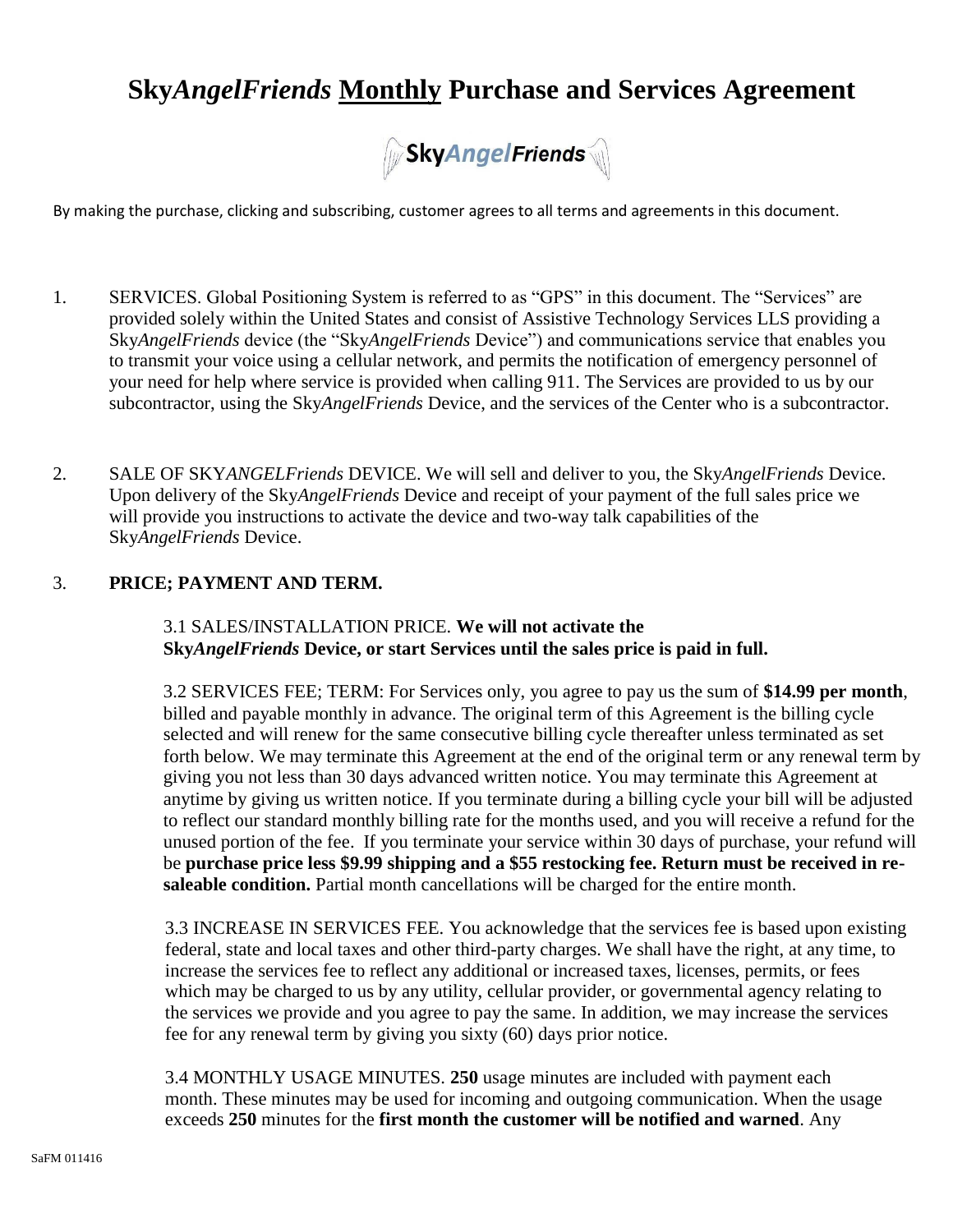subsequent month with minute **usage that exceeds 250 minutes will be billed to customer at 10 cents per minute.**

#### 4. WARRANTY AND LIMITATIONS.

4.1 WARRANTY COVERAGE. For one year from the date of this agreement, we will repair or replace the Sky*AngelFriends* Device without charge to you per our repair and replacement policy provided separately. A replacement may be a used or reconditioned Sky*AngelFriends* Device.

4.2. CELLULAR TECHNOLOGY. The Sky*AngelFriends* Device uses cellular technology to provide two-way talk capabilities. The quality and reliability cellular service is outside our control and that of our subcontractors, so there may be times when two-way talk is unavailable or unreliable.

4.3. GPS TECHNOLOGY. The Sky*AngelFriends* device uses GPS technology to provide location information. The availability and accuracy of this location information depends on a number of factors that are also outside our control and that of our subcontractors. The 911 call Center may not have a location for the Sky*AngelFriends* Device, or may have one that is incorrect.

4.4 HOW TO GET SERVICE: CALL US AT OUR SUBSCRIBER SERVICES DEPARTMENT AND TELL US WHAT IS WRONG WITH THE SKY*ANGELFriends* DEVICE. Our repair and replacement service procedures and policies are set forth on Exhibit A, attached hereto and incorporated by reference herein.

4.5 REPAIR OR REPLACEMENT OF THE SKY*ANGELFriends* DEVICE IS OUR ONLY DUTY UNDER THIS LIMITED WARRANTY. WE MAKE NO OTHER EXPRESS WARRANTY INCLUDING ANY WARRANTY OF MERCHANTABILITY OF THE SKY*ANGELFriends* DEVICE OR ITS FITNESS FOR ANY SPECIAL PURPOSE. WE CANNOT NOT WARRANT THAT THE SKY*ANGELFriends* DEVICE OR SERVICES WILL ALWAYS OPERATE. THIS WARRANTY DOES NOT COVER REPAIRS THAT ARE NEEDED BECAUSE OF AN ACCIDENT, DAMAGE, ACTS OF NATURE, YOUR FAILURE TO PROPERLY USE THE SKYANGELFriends DEVICE, OR IF SOMEONE OTHER THAN US ATTEMPTS TO REPAIR OR CHANGE THE SKY*ANGELFriends* DEVICE, OR ANY OTHER REASON EXCEPT A DEFECT IN THE EQUIPMENT. WE MAKE NO REPRESENTATION OR WARRANTY AS TO THE PROMPTNESS OF OUR RESPONSE, AND WE HAVE NO CONTROL OVER THE RESPONSE TIME OR CAPABILITY OF ANY AGENCY OR PERSON WHO MAY BE NOTIFIED OF AN EMERGENCY. ALL IMPLIED WARRANTIES ARE LIMITED IN DURATION TO THE TERM OF THIS EXPRESSED LIMITED WARRANTY. **WE ARE NOT LIABLE FOR CONSEQUENTIAL, SPECIAL OR INCIDENTAL DAMAGES.** YOU AGREE THAT THIS IS OUR ONLY WARRANTY AND WE HAVE GIVEN YOU NO OTHER WARRANTY FOR THE SKYANGELFriends DEVICE.

4.6 STATE LAW: SOME STATES DO NOT ALLOW THE EXCLUSION OR THE LIMITATION OF CONSEQUENTIAL OR INCIDENTAL DAMAGES, OR A LIMITATION ON THE DURATION OF IMPLIED WARRANTIES, SO THE ABOVE LIMITATIONS OR EXCLUSIONS MAY NOT APPLY TO YOU. THE WARRANTY GIVES YOU SPECIFIC LEGAL RIGHTS AND YOU MAY ALSO HAVE OTHER RIGHTS WHICH MAY VARY FROM STATE TO STATE.

5. RECEIPT OF COPY. YOU ACKNOWLEDGE THAT YOU HAVE RECEIVED A COMPLETED COPY OF THIS AGREEMENT, AND COPIES OF THE NOTICE OF CANCELLATION FORM. ALL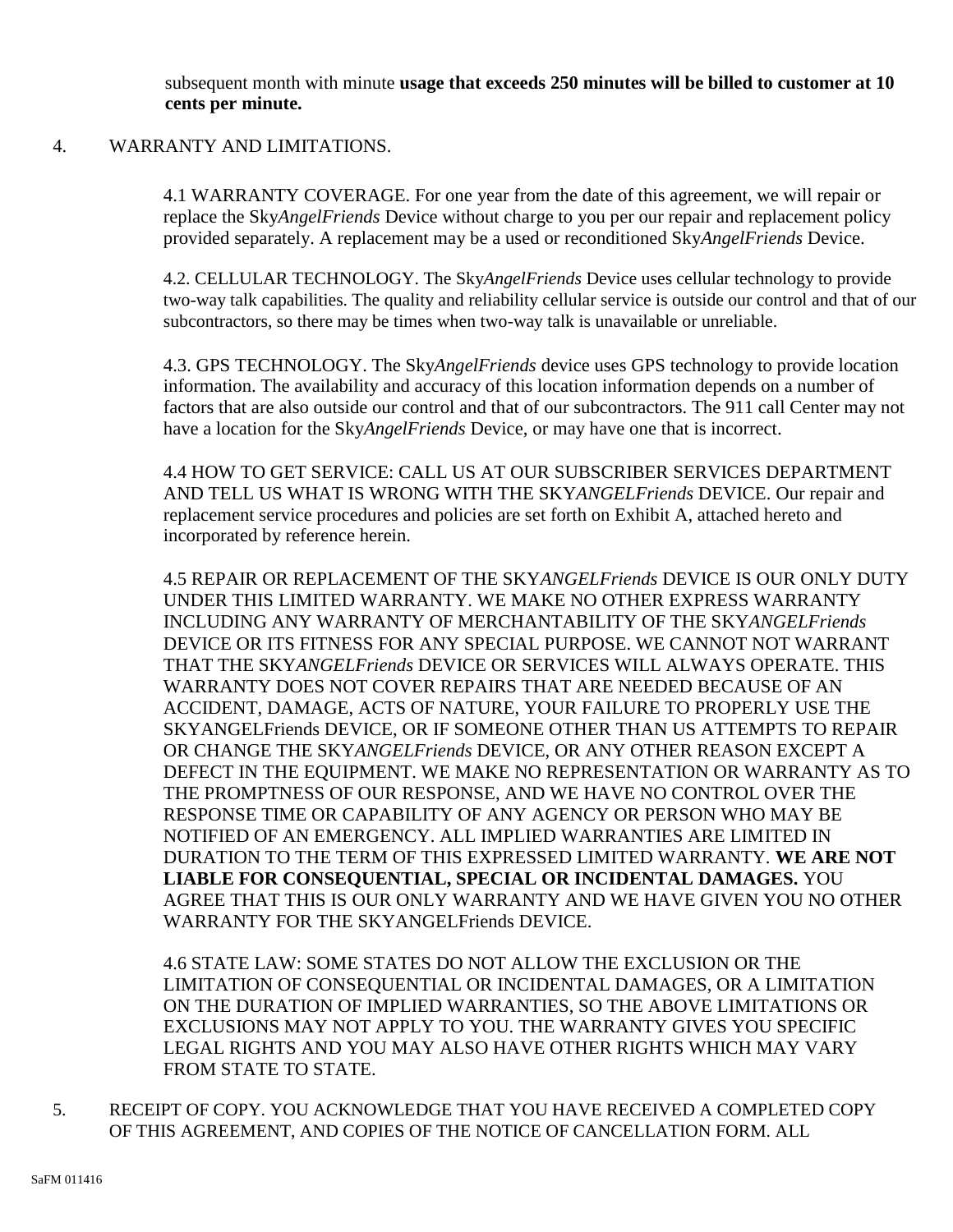OF THE TERMS WITHIN THIS DOCUMENT AND ON ALL ATTACHMENTS ARE PART OF THIS AGREEMENT. READ THEM BEFORE YOU PURCHASE.

# **CANCELLATION. YOU, THE SUBSCRIBER, MAY CANCEL THIS AGREEMENT AT ANY TIME. SEE THE ATTACHED NOTICE OF CANCELLATION FORM FOR AN EXPLANATION OF THIS RIGHT.**

THIS AGREEMENT SHALL NOT BE BINDING UPON DEALER UNTIL EXECUTED BY CUSTOMER S U B S C T I B I N G OR DEALER BEGINS SERVICE. SUBSCRIBER ACKNOWLEDGES AND AGREES THAT SUBSCRIBER MAY NOT RECEIVE A PRINTED COPY OF THIS AGREEMENT APPROVED BY DEALER'S MANAGER, AND SUCH LACK OF RECEIPT SHALL NOT, IN ANYWAY, INVALIDATE OR OTHERWISE AFFECT THIS AGREEMENT.

# **IF ANYONE OTHER THAN CLIENT IS THE USER OF THE SYSTEM (THE "USER"), SUCH USER IS A THIRD PARTY BENEFICIARY TO THIS AGREEMENT AND IS BOUND BY ALL OF THE TERMS HEREIN, INCLUDING DEALER'S DISCLAIMER OF WARRANTIES AND LIMITATION OF LIABILITY.**

[REVERSE SIDE]

6. LIMITATION OF LIABILITY. IT IS UNDERSTOOD AND AGREED THAT DEALER, SKY*ANGELFriends* AND ANY THIRD-PARTY PROVIDERS OR SUBCONTRACTORS ARE NOT INSURERS AND THAT THE AMOUNTS PAID TO DEALER HEREUNDER ARE FOR THE SERVICES PROVIDED BY DEALER AND SKY*ANGELFriends* AND NOT FOR THE VALUE OF ANY PROPERTY, OR ANY PROPERTY DAMAGE OR LOSS, OR THE COST OF ANY PERSONAL INJURY. IN THE EVENT OF ANY LOSS, DAMAGE OR INJURY TO ANY PERSON OR PROPERTY SUBSCRIBER WAIVES ALL RIGHTS OF SUBROGATION OR ANY OTHER RIGHT OF RECOVERY AGAINST DEALER, SKY*ANGELFriends* AND ANY THIRD- PARTY PROVIDERS OR SUBCONTRACTORS THAT ANY INSURER OR OTHER PERSON MAY HAVE AS A RESULT OF PAYING ANY CLAIM FOR ANY LOSS OR INJURY TO ANY OTHER PERSON.

IN ADDITION, SUBSCRIBER AGREES THAT IT SHALL NOT BRING ANY CLAIM OR ACTION AGAINST ANY THIRD-PARTY PROVIDER OR SUBCONTRACTOR ARISING FROM SUBSCRIBER'S USE OF THE SKY*ANGELFriends* DEVICE AND SERVICES. FOR PURPOSES OF THIS AGREEMENT, "THIRD- PARTY PROVIDERS" MEANS ANY PERSON OR COMPANY THAT SUPPORTS OR MAINTAINS THE Cellular SERVICE, AND INCLUDES, BUT IS NOT LIMITED TO, CELLULAR NETWORK OR OTHER WIRELESS CARRIERS AND MAPPING DATA PROVIDERS.

**EXCEPT SPECIFICALLY SET FORTH HEREIN, SKY***ANGELFriends* **SOFTWARE AND ALL SERVICES ARE PROVIDED BY DEALER AND SKY***ANGELFriends* **"AS-IS" AND "WHERE IS." DEALER AND SKY***ANGELFriends* **SPECIFICALLY DISCLAIMS ALL OTHER WARRANTIES, EXPRESSED OR IMPLIED, INCLUDING BUT NOT LIMITED TO WARRANTIES OF MERCHANTABILITY, ACCURACY AND FITNESS FOR A PARTICULAR PURPOSE AS TO THE SKY***ANGELFriends* **DEVICE, THE SKY***ANGELFriends* **SOFTWARE AND SERVICES PROVIDED UNDER THIS AGREEMENT. WITHOUT LIMITING THE FOREGOING, DEALER, SKY***ANGELFriends* **AND ANY THIRD- PARTY PROVIDERS OR SUBCONTRACTORS DO NOT WARRANT THAT THE SERVICES OR ITS OPERATION WILL BE ACCURATE, RELIABLE, UNINTERRUPTED, OR ERROR-FREE. SUBSCRIBER ACKNOWLEDGES THAT THE SERVICES ARE SUPPORTED BY CELLULAR NETWORK, GPS SATELLITES AND OVER LOCAL EXCHANGE, INTER-EXCHANGE AND INTERNET BACKBONE CARRIER LINES AND THROUGH ROUTERS, SWITCHES AND BY CELLULAR NETWORK CARRIERS UTILITIES,**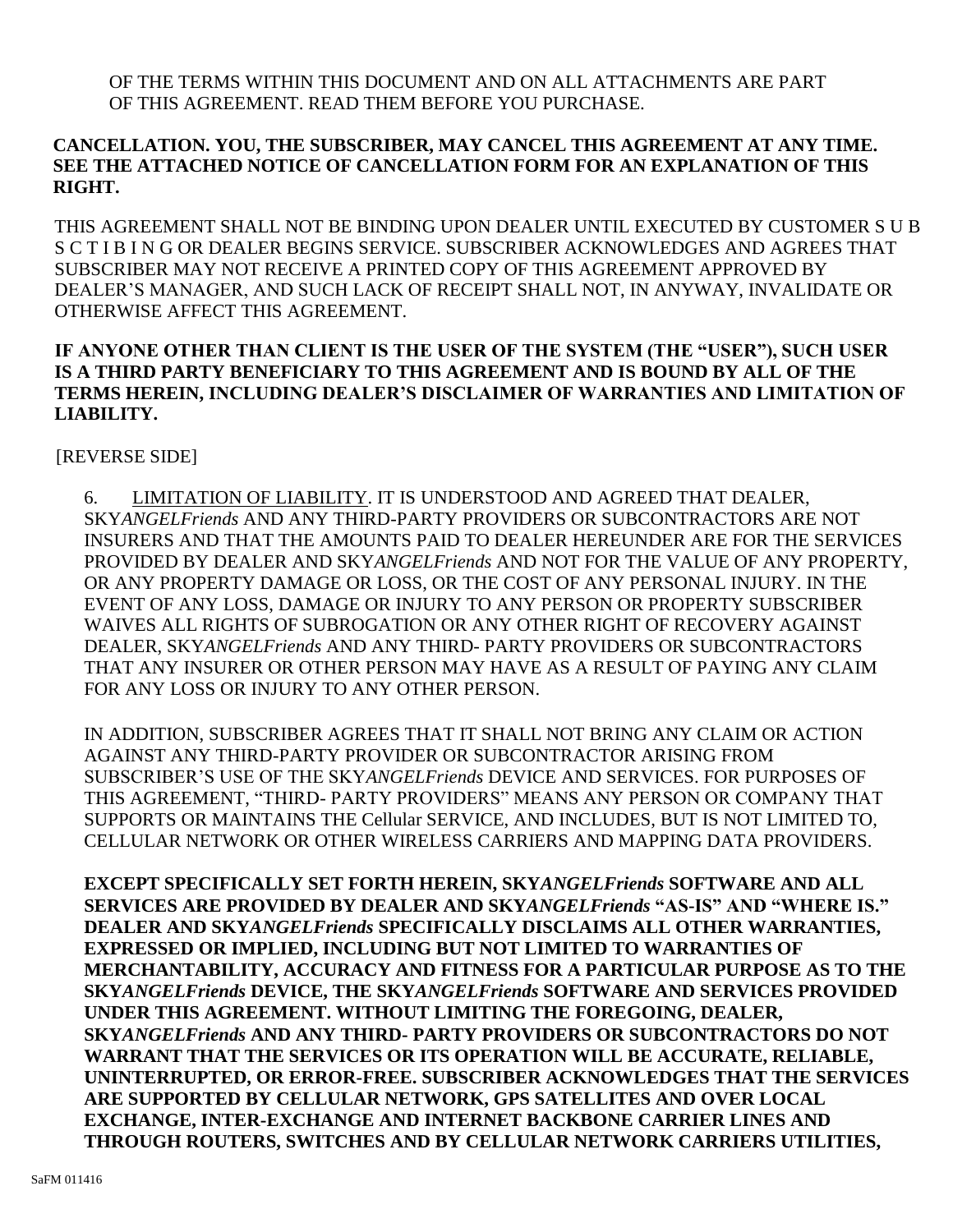**SATELLITE COMPANIES COMMUNICATIONS COMPANIES, INTERNET SERVICES PROVIDERS AND OTHER THIRD PARTIES, ALL OF WHICH ARE BEYOND DEALER'S, SKY***ANGELFriends* **AND ANY THIRD- PARTY PROVIDER'S OR SUBCONTRACTOR'S CONTROL AND SUBSCRIBER SHALL NOT BE ENTITLED TO RECEIVE ANY SERVICES FEE CREDITS OR REFUNDS FOR SERVICES OUTAGES OR INTERRUPTIONS BEYOND DEALER'S, SKY***ANGELFriends* **AND ANY THIRD-PARTY PROVIDER'S OR SUBCONTRACTOR'S SOLE AND EXCLUSIVE CONTROL. SUBSCRIBER ACCEPTS ALL RISK ARISING OUT OF OR RELATING TO THE DELAY, FAILURE, INTERRUPTION, OR CORRUPTION OF THE SERVICE.**

UNDER NO CIRCUMSTANCES, OTHER THAN THE WILLFUL MISCONDUCT OF DEALER, SKY*ANGELFriends* AND ANY THIRD- PARTY PROVIDERS OR SUBCONTRACTORS, WILL DEALER, SKY*ANGELFriends* AND ANY THIRD- PARTY PROVIDERS OR SUBCONTRACTORS OR ANYONE ELSE INVOLVED IN ADMINISTERING, MAINTAINING OR PROVIDING THE SERVICES BE LIABLE FOR ANY INDIRECT, INCIDENTAL, PUNITIVE, SPECIAL OR CONSEQUENTIAL DAMAGES THAT RESULT FROM THE USE OF OR INABILITY TO USE THE SERVICES, INCLUDING BUT NOT LIMITED TO, PERSONAL INJURY, DEATH, LOSS OF REVENUE OR LOSS PROFITS OMISSIONS, SERVICES INTERRUPTIONS, SERVER DOWNTIME, ERRORS, DEFECTS, VIRUSES, DELAYS IN OPERATION OR TRANSMISSION, FAILURE OF PERFORMANCE OF THE SERVICE, EVEN IF DEALER, SKY*ANGELFriends* AND ANY THIRD- PARTY PROVIDERS OR SUBCONTRACTORS HAS BEEN ADVISED OF THE POSSIBILITY OF SUCH DAMAGES.

YOU AGREE THAT EVEN IF A COURT DECIDES THAT DEALER'S, SKY*ANGELFriends* AND ANY THIRD- PARTY PROVIDER'S OR SUBCONTRACTOR'S BREACH OF THIS AGREEMENT, OR DEALER'S, SKY*ANGELFriends* AND ANY THIRD- PARTY PROVIDER'S OR SUBCONTRACTOR'S NEGLIGENCE, OR GROSS NEGLIGENCE, CAUSED ANY TYPE OF DAMAGES, INCLUDING BUT NOT LIMITED TO ANY ISSUES RELATING TO SYSTEM DESIGN, OPERATION, PROGRAMMING, TESTING, REPAIR, SERVICE, MAINTENANCE, CELLULAR NETWORK AVAILABILITY, SPEED OR ACCURACY OF TRANSMITTED INFORMATION OR DATA, OR THAT ANY OTHER SERVICES PROVIDED BY DEALER OR SKY*ANGELFriends* ALLOWED AND OR CAUSED ANY HARM OR DAMAGE (WHETHER PROPERTY DAMAGE, PERSONAL INJURY OR DEATH) TO OCCUR TO YOU OR ANYONE ELSE, YOU AGREE THAT DEALER'S, SKY*ANGELFriends* AND ANY THIRD-PARTY PROVIDER'S OR SUBCONTRACTOR'S AGGREGATE AND COLLECTIVE LIABILITY SHALL BE LIMITED TO \$100.00 (THE COST OF THE EQUIPMENT) AND THIS SHALL BE YOUR ONLY REMEDY REGARDLESS OF WHAT LEGAL THEORY (INCLUDING WITHOUT LIMITATION, NEGLIGENCE, GROSS NEGLIGENCE, BREACH OF CONTRACT, BREACH OF WARRANTY FAILURE TO WARN, OR PRODUCT LIABILITY) IS USED TO ALLEGE AND OR DETERMINE THAT DEALER, SKY*ANGELFriends* AND ANY THIRD- PARTY PROVIDERS OR SUBCONTRACTORS WERE LIABLE FOR THE INJURY OR LOSS.

7. INDEMNIFICATION. IF ANYONE OTHER THAN YOU (INCLUDING ANYONE WHO MAY USE THE SKY*ANGELFriends* DEVICE AND ACTIVATE SERVICES), ASKS US TO PAY FOR ANY HARM OR DAMAGES (INCLUDING PROPERTY DAMAGE, PERSONAL INJURY OR DEATH, OR INVASION OF

PRIVACY OR ANY SIMILAR TORT) CONNECTED WITH OR RESULTING FROM (i) DEALER'S BREACH OF THIS AGREEMENT OR A FAILURE OF THE SERVICES, (ii) OUR NEGLIGENCE, (iii) ANY OTHER IMPROPER OR CARELESS ACTIVITY OF OURS IN PROVIDING THE SKY*ANGELFriends* DEVICE OR SERVICES, OR (iv) A CLAIM FOR INDEMNIFICATION OR CONTRIBUTION, YOU WILL PAY US (A) ANY AMOUNT WHICH A COURT ORDERS US TO PAY OR WHICH WE REASONABLY AGREE TO PAY, AND (B) THE AMOUNT OF OUR REASONABLE ATTORNEYS' FEES AND ANY OTHER LOSSES OR COSTS THAT WE MAY PAY IN CONNECTION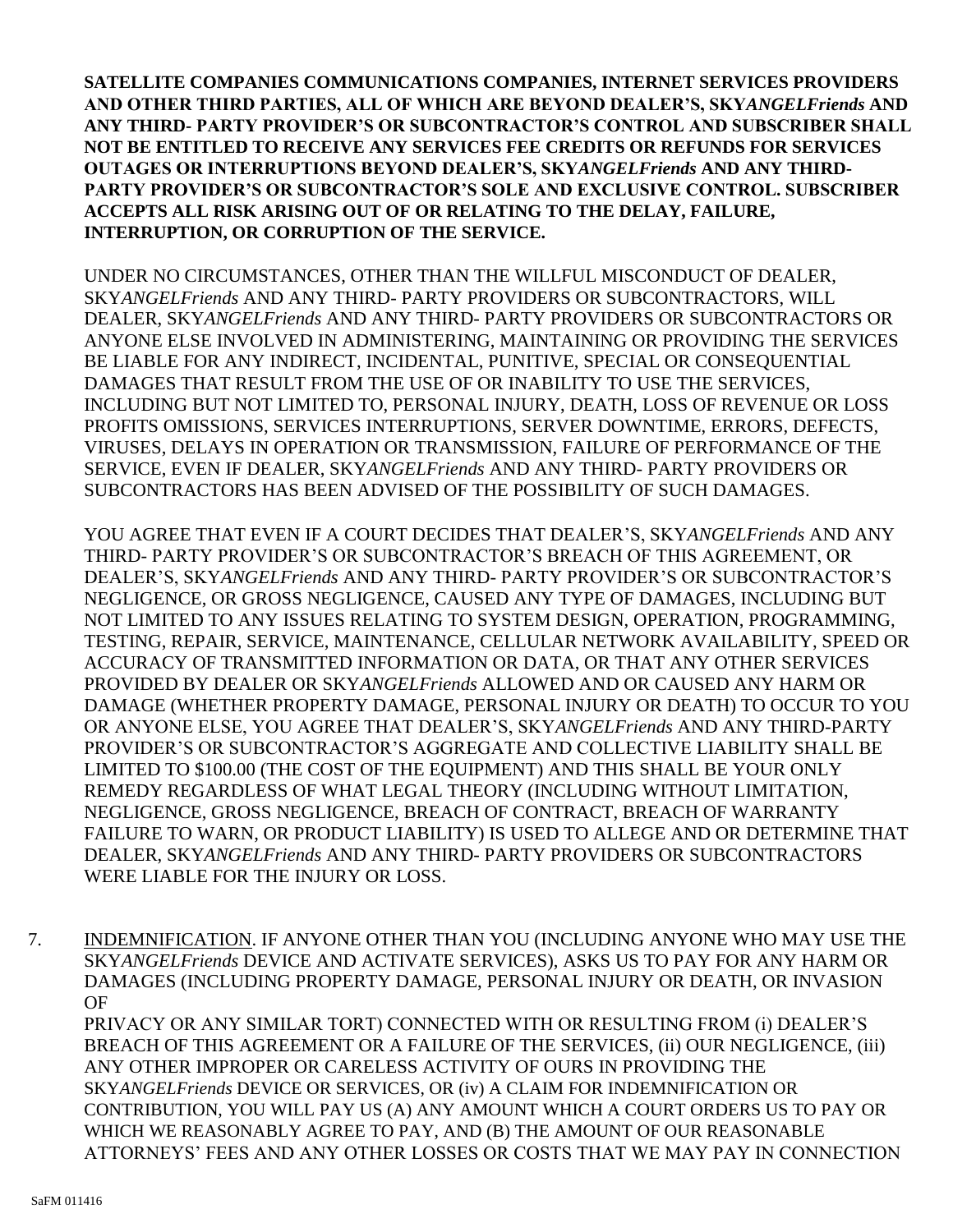### WITH THE HARM OR DAMAGES.

8. SUBSCRIBER'S DUTIES. You will instruct all other persons who may use the Sky*AngelFriends* System and Services on their proper use, including any User if different than you. Upon activation of the Sky*AngelFriends* System, you or the user will test the System and send test signals on a monthly basis. If the Receiver does not respond to the test signal, you should call the Receiver and confirm the status of the test. You will use the Sky*AngelFriends* website to provide your response information, and will use the Sky*AngelFriends* website to notify us of any changes in your account. You agree that we may disclose the information you post to the Sky*AngelFriends* website to any governmental agency having jurisdiction over the use and operation of the System

You acknowledge and agree that all monitoring software, computer codes and monitoring information remain Sky*AngelFriends* the Center's or our sole and exclusive property as the case may be. You appoint us as your agent to communicate with the Sky*AngelFriends* and the Center.

You agree that you will, at your sole expense, obtain and keep in effect during the entire term of this Agreement, all licenses and similar governmental requirements that may be required for the installation, operation and use of the Sky*AngelFriends* Devices and Services.

- 9. SUSPENSION OR CANCELLATION OF THIS AGREEMENT. You understand that we may stop or suspend Services if: (i) strikes, severe weather, earthquakes other Acts of God, or other such events beyond our control affect the operation of the cellular network, a global positioning satellite or the Center, or your connection to the Center that continuing service would be impractical; (ii) there is an interruption or unavailability of the cellular network including transmission facilities; (iii) you do not pay the service charge due to us, after we have given you ten days notice that we are canceling service because of non-payment; (iv) we are unable to provide service because of some action or ruling by any governmental authority; and/or (v) you become a debtor in a bankruptcy proceeding. If Services are suspended because you have failed to pay the charges set forth herein, and you ask us to reactivate the Services, you will pay in advance our then prevailing re-activation fee.
- 10. TERMINATION, DEFAULT. **If you fail to make any payment when due we may discontinue Services**. In addition; we may impose a monthly late fee on all payments more than 5 days past due in an amount equal to **\$40.00 until paid**, or the maximum amount permitted by state law whichever is less.
- 11. ASSIGNEES AND SUBCONTRACTORS. We may transfer or assign this Agreement to any other service provider, financial institution or other entity. Upon an assignment to another service provider, Dealer will be relieved of any further obligations hereunder. You may not transfer this Agreement to someone else unless we approve the transfer in writing. We may use subcontractors, sub-subcontractors and third-party providers, including Sky*AngelFriends* and the Center to provide Services. This Agreement, and particularly Sections 6 and 7 shall apply to the work and services they provide, and shall apply to them and protect our assignees, subcontractors, sub-subcontractors and third-party providers in the same manner as it applies to and protects us.
- 12. LIMITATION ON LAWSUITS; VENUE; WAIVER OF JURY TRAIL. Both Dealer and Subscriber agree that, to the extent permitted by law, no lawsuit or any other legal proceeding connected with this Agreement shall be brought or filed more than one (1) year after the incident giving rise to the claim occurred. Each party hereby irrevocably agrees that any suit, action or other legal proceeding ("suit") arising out of or from, in connection with or as a result of this agreement shall be brought exclusively in the state courts of record or the courts of the United States located in the district or county where Dealer's principal place of business is located. Each party consents to the exclusive jurisdiction and venue of each such court in any such suit and